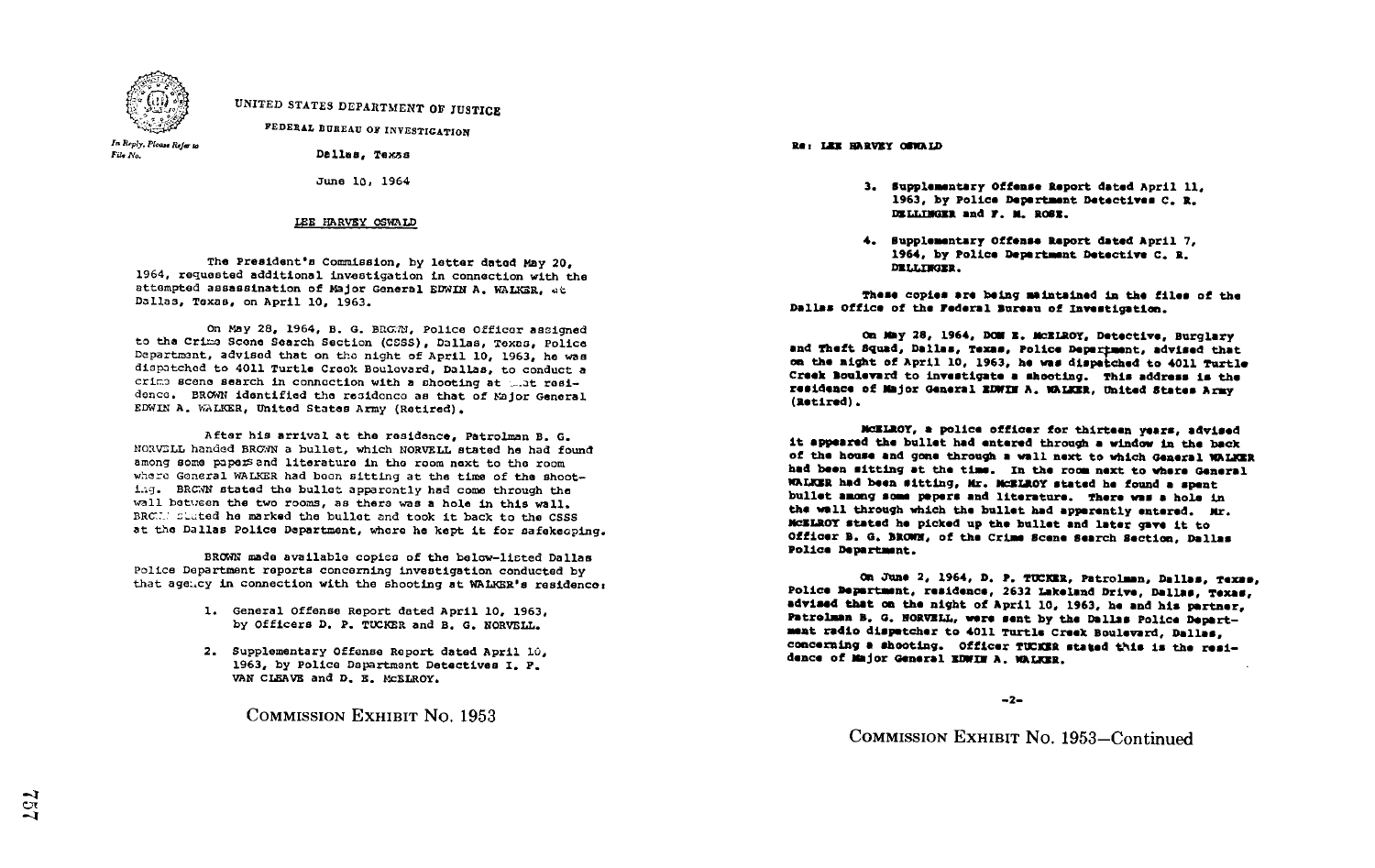#### Re: LEE HARVEY OSWAID

At the residence while investigating the shooting. which included interviews of Canoral WALKER and other porsons at the residence and conducting a search of the area, Officer NORVELL found a bullet in a battered condition which anperently had been the builet firsd through the window which barely missed General WALKER. Officar TUCKER stated Officar NCRVELL found this bullet in the room adjoining the room where General WALKER was sitting at the time the shot was fired. There wis a hole in the wall near where Gameral WALKER had been sitting. In the adjacent room, NORVELL found the bullet among some papers and literature and later gave this bullet to Detective D. E. MCELROY. MCELROY advised NORVELL and TUCTER that he, MCELROY, would give the bullet to the Dallas Police Department Crime Laboratory. Officer TUCKER stated he did not know whether or not NORWELL had marked the bullet for identification and when NORVELL gave it to MCELROY this was the last that TUCKER ever saw of the bullet.

On June 1, 1964, Sergeant H. H. STRINGER, Personnel Bureau, Dallas, Texas, Police Dapartment, advised that Officer B. G. NORVELL resigned from the Police Department on May 4. 1963. At that time, NORVELL resided at 4829 Live Cak Street, Dallas, Texas.

On June 3. 1964. BILLY GDEE NORVELL. Apertment 147. 1603 Darr Street, Irving, Texna, advised he was employed as a Cotrolman by the Dallas, Taxas, Police Department from December 1. 1962 to May 4. 1963.

On the night of April 10, 1963, at about 9:00 PH, while working with Patrolman D. P. TUCHER, HORVELL and TUCKER received radio instructions to "mest the complainent" at 4011 Turtle Creek Boulevard. NORVELL shaped he and his reringr proceeded immediately to this address, arriving about five minutes after receiving the radio instructions. Upon arrival, they were met at the front door by Major Ganeral EDWIN A. WALNER, who told them he wanted to "show" them something. Gameral WALKIR led the

#### $-3-$

COMMISSION EXHIBIT No. 1953-Continued

#### Re: LEE HARVEY OSWALD

officers to a study in the back of the house, where he showed them a hole in the wall, and stated this had been caused by : shot which had entered through a window at the back of the house and went through the wall about three inches above WALUGR's head. NORVELL stated he and his partner increated the window where the bullet entered and then called the Burglary and Theft Squad of the Dallas Police Department, requesting that detectives be sont out to handle the investigation. NORVELL advised that he and TUCKER then went to the room adjoining the study between which was the wall that the bullet had passed through. In this adjoining room, the officers found numerous bundles of literature and papers stacked against this common wall. Upon removing same, they found a mushroomed bullet lying on one of the stacks of literature near the hole in the wall. NERVELL stated he then picked up the bullet and scratched his initials "B. N." or his initial "N" on the base of it. NORVHAL prated that later he gave this bullet to Detective McDLROY, of the Burglary and Theft Squed, and MCELROY advised that he would take the bullet to the Dallas Polico Department Crime Laboratory for examination. NORVELL stated he did not observe McBLROY mark the bullet for identification while in NORVELL's presence. NORVELL advised this was the last time he had seen this bullet. He stated the bullet was mutilated and mushroomed from impact, except for the base and a fraction of an inch from the base.

On May 28, 1964, Lisutenant J. C. DAY, Officer in Charge of the Crime Scane Search Section (CSSS). Dallas. Taxas. Police Department, advised that on April 25, 1963, he took a bullet from the CSSS, marked it for identification, and then personally took it to the City - County Criminal Investigation Laboratory, Parkland Mamorial Hospital, where he gave it to F. T. ALEXAMDER and LOUIZ L. ANDERSON. The builst was turned over to these men with a request from Lieutenant DMY for examination to identify the qua which had fired the bullet. Within a few days, Lieutenant DAY received an oral report from the City -County Criminal Investigation Laboratory that the Laboratory could not identify the gun which fired the bullet because of the battered condition of the bullet.

 $-4-$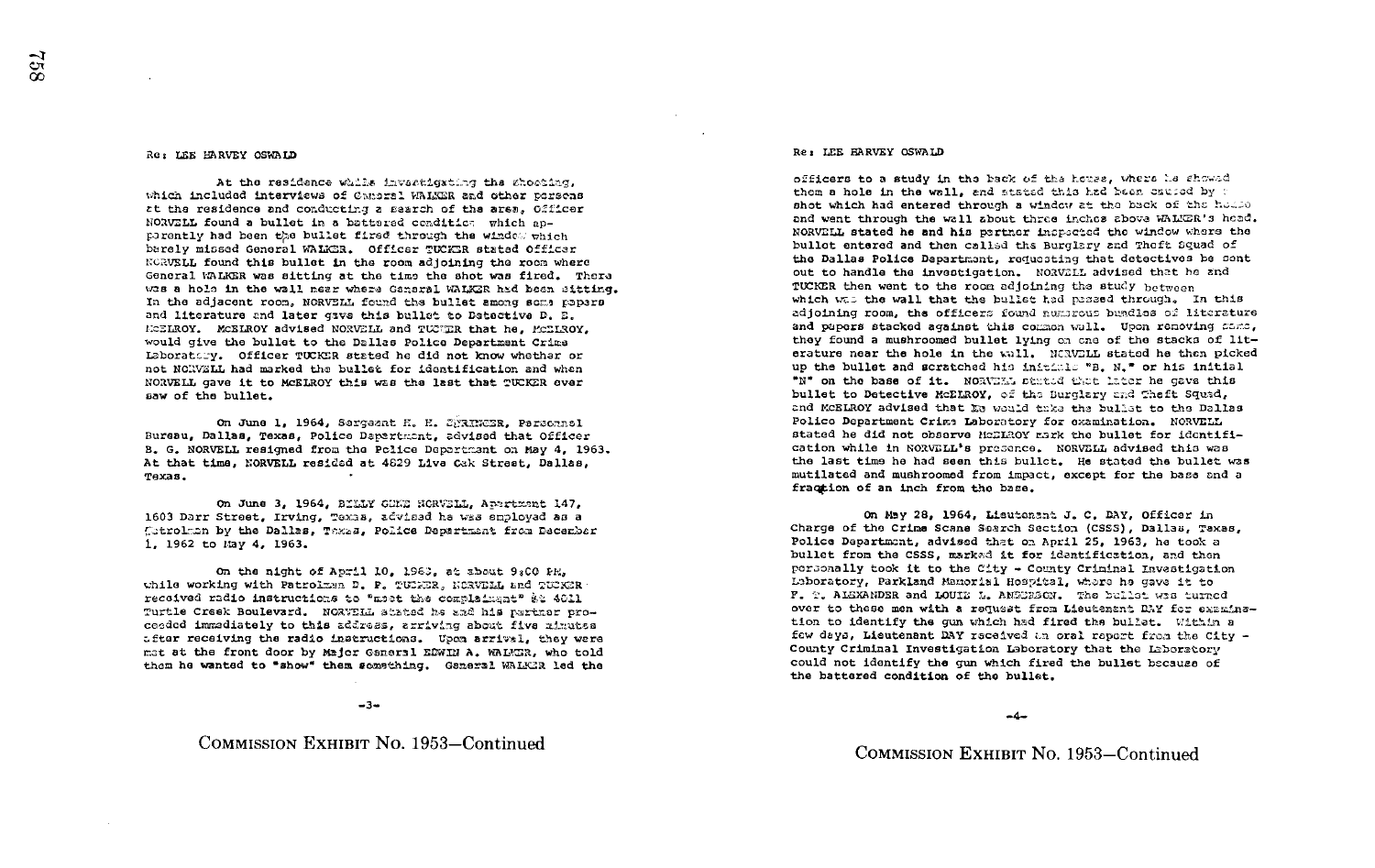#### Re: LEW HARVEY OSWALD

Lieutenant DAY Stated the bullet remained in the custody of the City - County Criminal Investigation Laboratory until December 3, 1963, when Lieutenant DAY personally went to Parkland Manorial Hospital, picked up the bullet, and returned it to the Dallas Police Deportment COBS .

Lieutenant DAY stated his records show that at 4 .10 PH, on December 2, 1963, he personally turned Over this bullet to Federal Bureau of Investigation Agent BARDWELL D. ODUM.

On June 1, 1964, FLOYD T. ALEXAMDER, City - County Criminal investigation laboratory, Forkland Memorial Hospital. Dallas, Texas, advised his records show that on April 25, 1963. he received a bullet in damaged condition, which had apparently been fired, from Lieutenant J. C. DAY, of the Crime Scene Search Section, Dallas Police Department. The receipt for this bullet was signed by ALEXANDER and his assistant, LOUIE L. ANDERSON, as this is their usual procedure on receipt of any possible evidance .

ALEMN031. had been requested by Lieutenant DRY only to determine, if possible, the type of gun which fired the bullet, in question. Upon examination, ALEXARDER was only able to ascertain the types of guns from which the bullet could have been fired but that this was speculation on his part. He explained this was due to the fact he did not have any weapon with which to make a comiparLson .

ALMMNDZR Stated he muboaquently, date unrecalled, madVe an oral report to Lieutenant DRY that he had been unable to deftnitely determine what type of gun fired the bullet and advised Lieutenant DAY the types of guns which could have possibly fired the bullet. He stated the oral report was made as there was nothing on which to base a written report other than the above speculation .

ALEXAMDER stated his records show the bullet was maintained in his custody at the Laboratory in Parkland Memorial

COMMISSION EXHIBIT No. 1953-Continued

Re: LEE HARVEY OSWALD

Hospital from April 25, 1963, until December 2, 1963, when it Was released to Lieutenant DRY.

Files of the Dallas Office of the Federal Bureau of Investigation show that Special Agent BARDWELL D. ODUM transmitted by registered Mail a bullet to the Federal Bureau of Investigation Laboratory on December 2, 1963 . This bullet had been obtained by Special Agent ODUM from Lieutenant J. C. DAY, Crime Scene Search Section, Dallas, Taxes, Police Department, on December 2, 1963. This bullet was subsequently designated by the Federal Bureau of Investigation Laboratory as Specimen No . Q-188. This bullet is Item No. C-148.

Item No. C-148 was delivered to the President's Commission on March 21, 1964. It was returned to the Federal Bureau of Investigation Laboratory by the President's Commission on May 1, 1964, where it is now retained.

On June 3, 1964, Lieutenant J. C. DAY, Crime Scene Search Section, Dallas, Texas, Police Department, furnished copies of seven photographs taken April 10, 1963, in or near the residence of Major General EDWIM A. WALKER, 4011 Turtle<br>Creek Boulevard, Dallas, Texas, by Officer B. G. BROWN, who is Crook Boulevard, Dallas . Taxes, by Officer B . G. BROWN, who is . L the Crime Scone Search Section . These photographs are described as follows:

- 1. Scene depicting the entry of a shot through WALKER's residence near the upper portion of the window frame. This photograph was taken from inside looking out.
- 2. Photograph depicting a scene showing the entry of a bullet through the screen and window Of WALKRR's residence . This photograph was taken from the outside of the residence looking In .

 $-6-$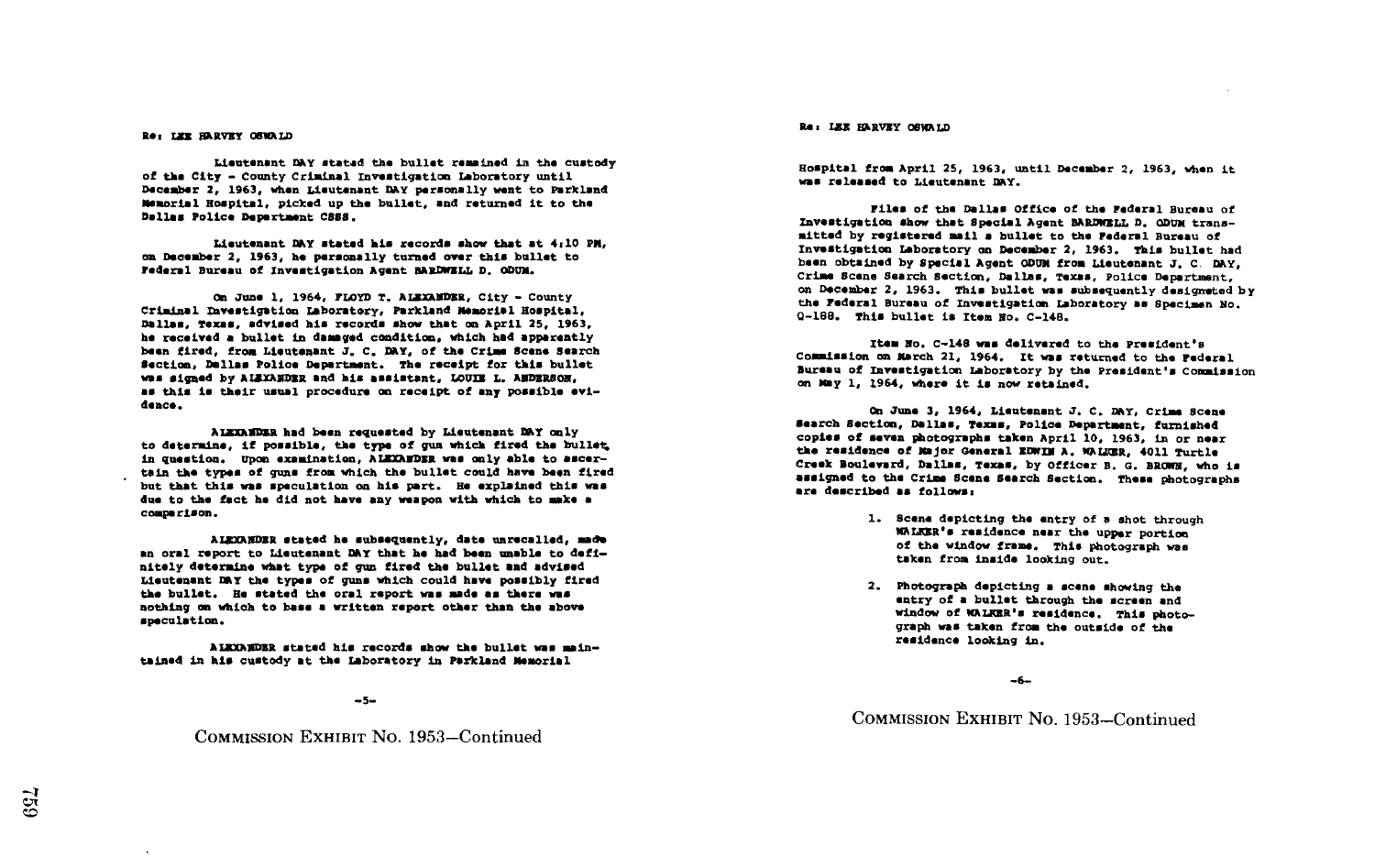#### Re, IZE ShRVEY OSWALD

- 3 . Photograpb <sup>4</sup> Ar : , t1n ,) a arons taken Instda WALKER's residence and of the Wall which was to WALKER's left at the time of the shot. This photograph depicts the hole in the wall made by the bullet which, according to General WALKER, was about 3" above his hand .
- <sup>4</sup> . Photograph taken in the adjoining rom to the rom where WALKER was sitting at the time of the shot. It depicts a scene showing bullet hole in the wall near some packages nd just below a painting. This was where the bullet entered the adjoining room and the area where the bullet was found by the police .
- 5 . Photograph taken outside of the residence of General WALKER near the alley and depicts General WALKER near the alley and depicts<br>what appears to be part of a tire track and a roller. The significance of this picture<br>is unknown, other than it was taken for possible future use an evidence .
- 6 . Photograph taken from the alley behind WALKER'S residence looking towards a wooden fence. It was believed that it was in this area that the<br>would-be assassin stood when he fired the shot was believed that it was in this area that the at General WALKER.
- 7. Photograph taken from where officers believed the assailant stood at the time he fired the shot into WALKER's residence. Photograph<br>depicts part of the back of WALKER's residence. the window through which the bullet entered, and the chair Where WALKER was sitting at the time of the shooting.

 $-7-$ 

COMMISSION EXHIBIT No. 1953-Continued

#### Re: LEE HARVEY OSWALD

0 3506 Linde .w.od, Highland Parh ' b~~i-s, 2700 '!askell n June 3, 1964, ROBERT A. SURREY, residence, Avenue, Dallas, Texas, furnished the following information;

On Monday night, April 3, 1963, at about 9:00<br>Support contract is the magnetic medicular to 9:30 p.m., SURREY arrived in the area of the residence of General EDWIN A. WALEER, 4011 Turtle Creek Boulovard. SURREY was proceeding up Avondale Street in order to turn into the alley and enter the WALKER residence by the alley entrance, Prior to turning into the alley, he observed<br>a 1963 dark brown of marion, four-door Eard, nerked on 1963 dark brown or maroon, four-door Ford, parked on Avendale with two men sitting in it. Rather than turn avondale with two men sitting in it. Wather than turn<br>into the alley, SURREY proceeded around the block and<br>into the alley, SURREY proceeded and the block and entered the Mormon Church Parking Lot, located on the property adjoining the WALKER residence to the north, and parked his car in this lot. He then went to a position<br>in one of the neighboring yards where he could observe the<br>two men. He observed then get out of the car, walk up the car in this lot. He then went to a position two men. He observed them get out of the car, walk up the alley and onto the WALKER property and look into windows of<br>the WALKER house. At about this point, SUUREY went to their<br>cuttorability when ER property and look into windows of automobile, where he checked the rear of the car, and observed there was no license plate on the rear. He then opened the door and looked into the car and opened the glove compartment. He observed nothing in the car or<br>class compartment which would belp identify the occur He then went back to his car and drove to a position where<br>he could shoowe the 1932 Eard leave glove compartment which would help identify the occupants.<br>He than went best to big som and drove to a position where he could observe the 19G3 Ford leave .

About a half hour after SURREY first observed<br>this car, the two men returned to it and drove off down<br>mentls front the security of the Pecific Stroot About a half hour after SURREY first observed Turtle Creek Boulevard, then south to Pacific Street. At this point, SURREY stated he was unable to continue following this automobile.

SURREY stated he had never seen either of these<br>two men before or since this incident, and was of the the men before or since this incident, and was of the<br>opinion that neither of these tvo men was identical with<br>point of the serve of these two men was identical with LEE HARVEY OSWALD. He described one of the men as a whist<br>male, in his 30's, about 5' 10" to 6' tall, and weighing<br>show a summer shown about the field of the distribution LEE HARVEY OSWALD. He described one of the men as a white about 190 pounds. SURREY described the second individual as a white male, in his 30's, about 5' 10" to 6' tall, and weighing about 160 pounds. He stated both men were<br>and weighing about 160 pounds. He stated both men were<br>well dressed in suits, dress shirts and ties. -1 dressed n suits, dress shirts and ties .

 $-8-$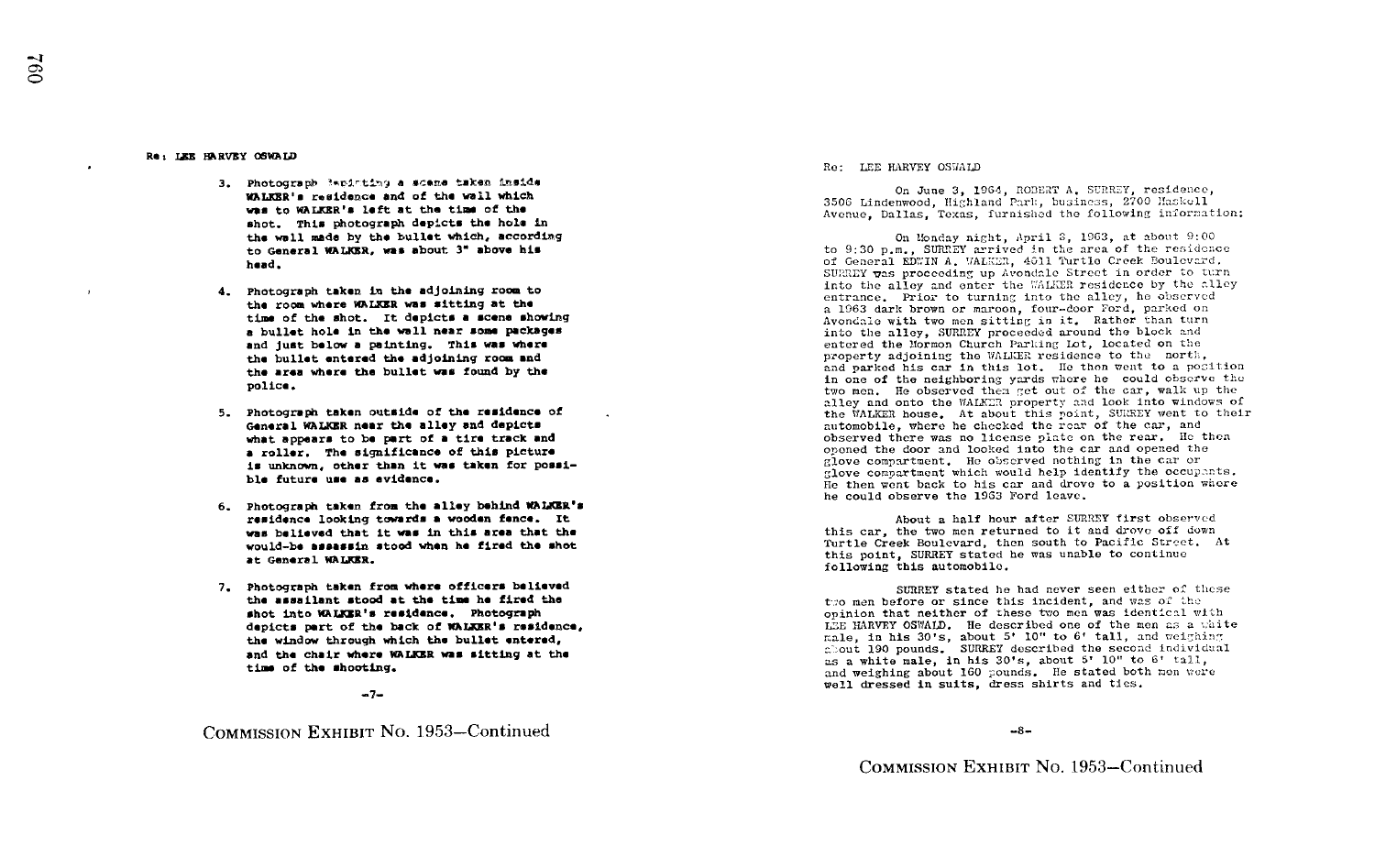RO: LEE HARVEY CO....ID

Mr. SURREY stated he is not certain he could identify cither man if he ever observed them again.

On the night of April 10, 1963, SURREY stated he was not at WALKER's residence, but received a call frem General WALEDA shortly after the shooting incident, or shortly after 9:00 PM. He stired he proceeded from his residence directly to WALKER's residence, arriving there at about the same time as did the first police car. SURREY stated he observed one of these uniformed police officers find a mushroomed bullet in the room adjoining that where General WALKER had been sitting when the shot was fired through the window.

SURREY was shown a photograph, which is Commission Exhibit No. 5. Federal Bureau of Investigation Inventory No. 369. and which depicts the rear of Goneral UNLUR's residence and a 1957 Chevrolet.

It appears that this photograph was mutilated, in that the area on the back of the Chevrolet where the license plate would normally be found has been term out.

SURREY stated this car appears identical to one owned and operated by CHARLIE KLIHR. a froguent visitor to Chaeral WALCR's residence. SURRBY stated KANET resides in Irving, Texas, and is employed by Texas Instruments.

On June 3, 1964, WALTER KIRK COLEMAN, 4333 Newton Strest, Dallas, Toxas, age 15, furnished the following information:

On April 10, 1963, sometime between 9:00 and 10:00 PM. COURAN, along with a codfering, RGWID ANDRIES, was building some shelves in COLMAN's bedroom. At the time, COLEMAN was standing in the doorway which leads from his bedroom to the outside of the house on the north side of his residence. COLEMAN heard a blast and his first impression was that it was a car backfire. COLSMAN ran immediately to the fence which separates the property

 $-9-$ 

# COMMISSION EXHIBIT No. 1953-Continued

#### Re: LEE HARVEY OSWALD

where he resides and that of the Mormon Church Parking Lot. COLEMAN stepped up on a bicycle, which was leaning against the fence, and which put him in a position to look into the Mormon Church Parking Lot and the back of the church property.

Upon looking into this parking lot. COLEMAN observed two men, hereinafter referred to as No. 1 and No. 2. No. 1 was at the back of a white or beige 1950 Ford and was hurrying towards the driver's side of this car. COLEMAN observed no other person in the car. The car was parked headed towards Turtle Creek Boulevard (or away from COLEMAN) with the motor running and the headlights on. No. 2 was about ten vards behind No. 1 at a point about twenty-five feet inside the church property, or parking lot, from the alley entrance to this parking lot. No. 1 was almost directly in front of COLEMAN and No. 2 was to COLEMAN's right. No. 2 was walking in a direction away from the alley entrance and towards a 1958 black over white, two-door Chevrolet sedan. This Chevrolet was parked in the second parking slot to the east of the alley entrance headed in towards a fence which separates the church property and that of General EDWIN A. WALKER. A Renault automobile belonging to the church caretaker was parked in the first parking slot.

COLEMAN stated his immediate attention was directed toward No. 1. No. 1 got into the 1950 Ford and, as he did so. glanced back in the direction of COLEMAN. This man got into the car and drove off at a normal rate of speed towards the exit from the church parking lot onto Turtle Creek Boulevard. COLEMAN stated he did not notice if No. 1 was carrying anything in his hands. He stated No. 1 was wearing khaki pants, a sport shirt with figures in it, and was a white male, about 19 or 20 years of age, about 5'10" tall, and weighing about 130 pounds. He stated this man had dark, bushy hair, a thin face with a large nose, and was "real skinny."

COLEMAN stated he was able to observe this even though it was nighttime, as the church has a floodlight which was on at the time, and which lights up the parking lot.

#### $-10-$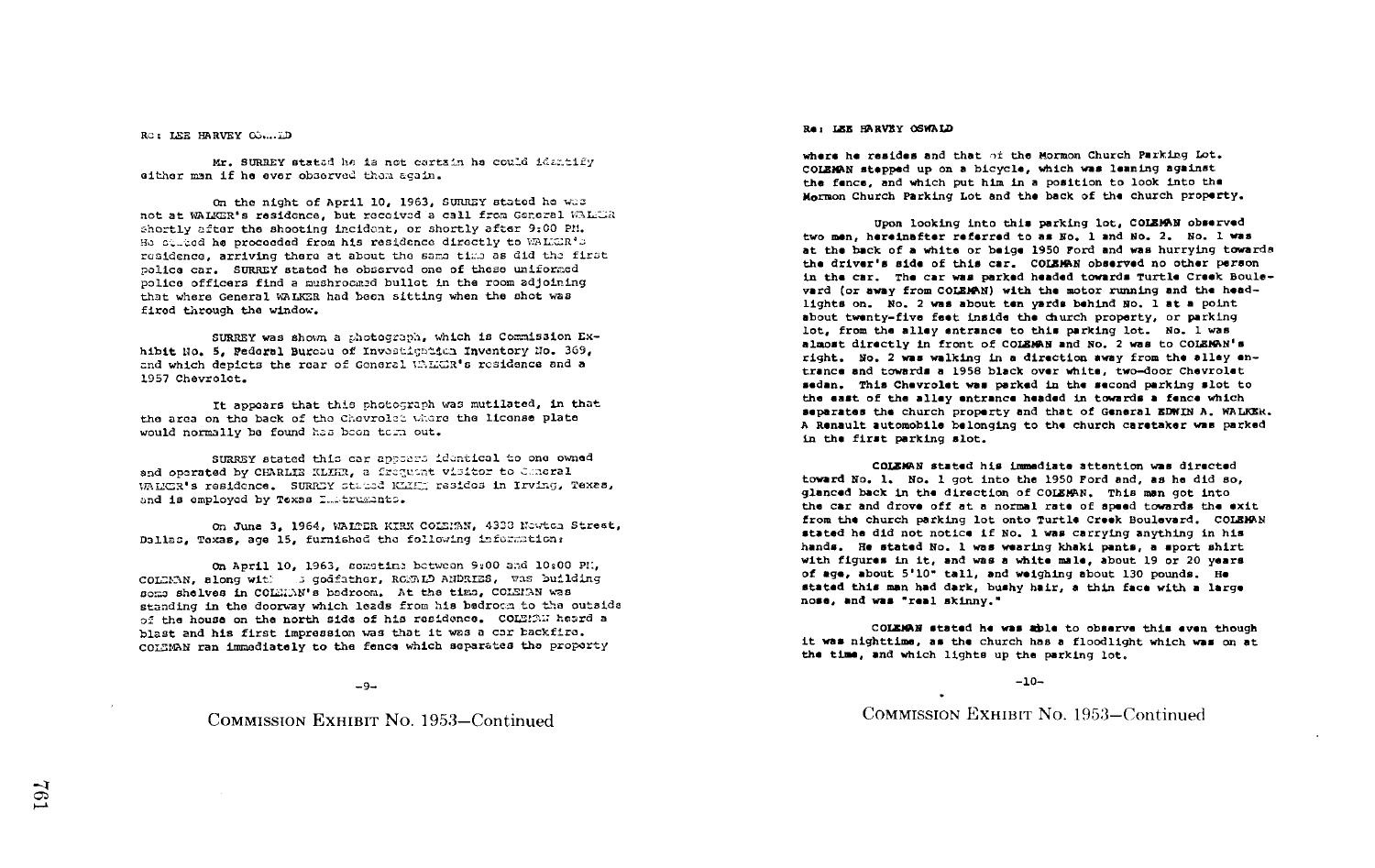#### He, LEE HARVEY OSWALD

COLEMAN then looked back towards No. 2 and observed that he was, by this time, at the driver's side of the Chevrolet. He had the door open and the front seat pushed forward. He was leaning through the car door and into the back beat area of this car . COLEARN then returned to his residence and did not observe how or when No. 2 left the parking lot. About an hour later, while being questioned by a police officer. COLEMAN noticed that the Chevrolet was gone, as were all other care that had been in the parking lot when he first observed the two man, with the exception of the caretaker's Renault. COLEMAN advised that, when he first observed these two men, along with the 1950 Ford and the 1958 Chevrolet, there were about six other cars parked in the parking lot.

COLEMAN described No. 2 as a white male, about 6'1". about 200 pounds, wearing a dark, long-sleeve shirt, and dark pants . COLEMAN advised he never saw No. 2's face and could not furnish any information as to his age. He also stated he did not recall anything about No. 2's hair. He advised that when he first observed No. 2 he did not notice if he was carrying anything, although this was possible, as his attention was mainly directed towards No. 1 at that time.

COLEMAN advised he had never seen either man or either car at any time before or after this incident.

COLEMAN stated be has seen numerous photographs of LEE HARVEY OSWALD and he was shown <sup>a</sup> photograph of OSWALD among several other photographs. He stated that neither man resembled OSWALD and that he had never seen anyone in or around the WALKER residence or the church before or after April 10, 1963, who resembled LEE HARVEY OSWALD.

COLEMAN explained that, from where he was standing looking over the fence, he could not see down the alley behind walkER's residence, as there is a stockade fence around some

# COMMISSION EXHIBIT No. 1953-Confinued

Ra: LTE MARVEY OSWALD

garbage cans in the southwest corner of the church parking lot, and this blocked his view down the alley.

It was earsonally observed on Jene 3, 1964, by Spacial Agents of the Federal Bureau of Investigation that the distance from the door in the residence of WAITER MIRX COLMBAN, 4338 Kawasa Street, Dallas, Texas, to the place at the stockade fence where he observed incidents on the night of April 10, 1963, in the church parking lot at about 0:00 PM, is approximately fourteen feat.

COLLMAN was requested to re-enact his actions upon hearing the blast of what he first thought was a backfire on the night of April 10, 1963. It was porsonally observed by Spocial hearing the blast of what he first thought was a backfire on thight of April 10, 1963. It was personally observed by Spoofs.<br>Agents of the Federal Bureau of Investigation that it required<br>sents of the Federal Bureau of Inv COLLAN two seconds to :s from where he was standing in a doorway to all stockade fence, a distance of about fourtces feet.

It was personslly observed by Special Agents of the federal Bureau of Investigation, hased on information furnished hy things kink Colaran on June 3, 1954, that from the point where COIN. M: states he observed a min walking towards a 1950 Ford to the alley entrance of the church porhing lot it is apprentiately forty-five feet. It was also personsily observed that the distence from where COLSIAN states he limst saw a man walking towards a 1953 Chevrolet - is twenty-one feat to the alley entrance of the church parking lot. ents. COLEMN Revived he news are as in 2<sup>1</sup> at Ecos and Could not method in the settle anything should not be all anything bout No. 2' is also stated he did<br>not treatily about No. 2' is hair. He early edit when there is a

Dedoral Burcau of Investigation that it is approximately thirtyf've feet from the alley entrance of the WALER property (4011) 'urtle Creck Boulevar4) to the alley entrance of the church tarking lot.

Cn June 4, 1964, WALEER KIPK COLEEAN, 4338 Hawton Street, Dallss, Texas, was reinterviewed in connection with the information he had previously furnished Federal Bureau of Ininxommation he had previously furnished rederal Eurocu of 13-<br>vestigation Agents on June 3, 1964, in connection with incidents

-12-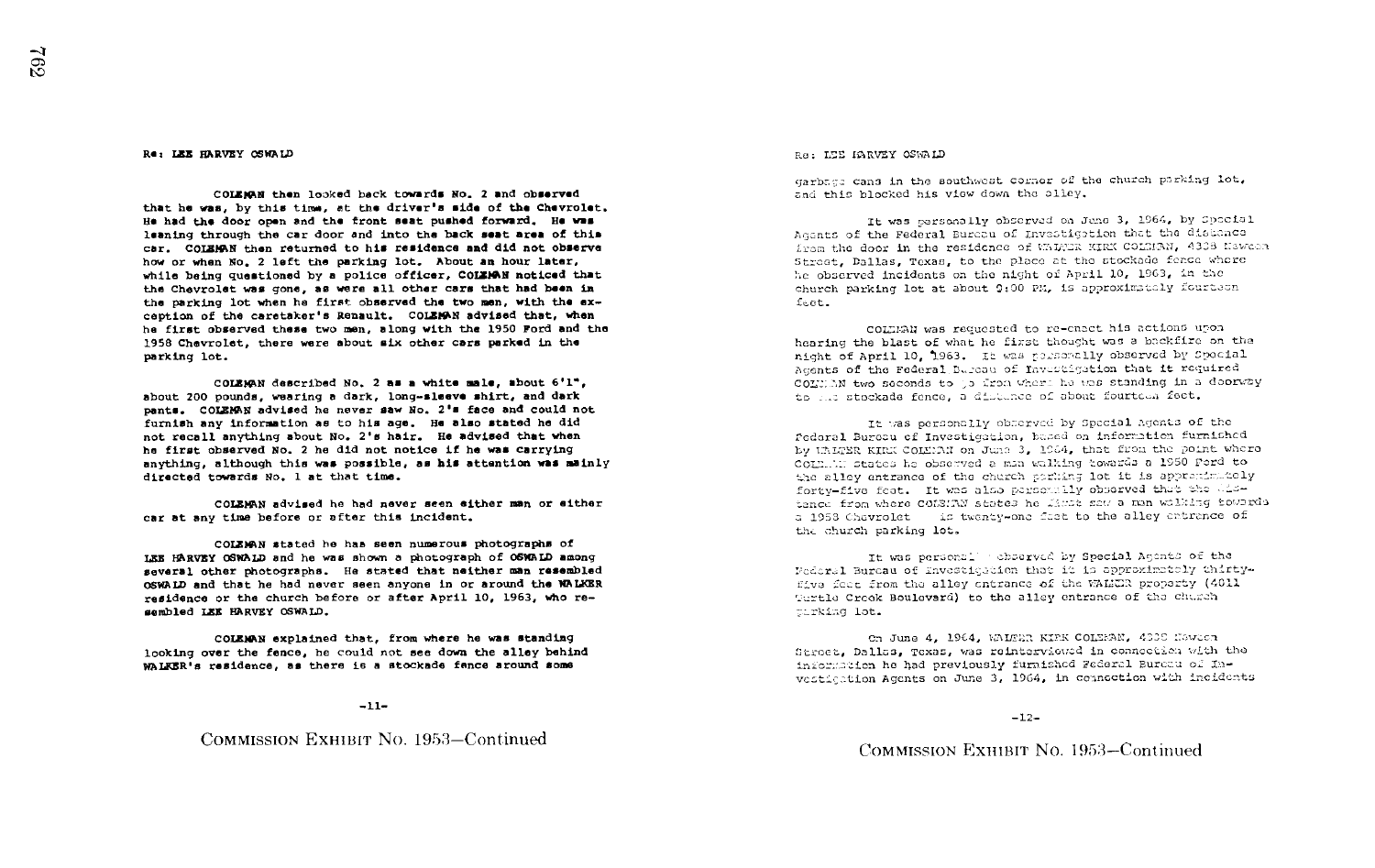lie observed on the night of April 10, 1963, in the parking lot Upon Checking this list, HART stated he had no informa-<br>Of the Mormon Church, This church parking lot is located ad-<br>Of the Mormon Church, This church parking jacent to the property of Major General EDWIN A, WALKER, United Chevrolet, two-door sedan, had ever been observed by him. HART States are the states of the cars he had observed had been perked by him. HART States of the ca States Army (Retired), 4011 Turtle Creek Boulevard, Dallas, Texas.

COLEMAN stated he was able to observe what he had Seen because the lights in the church and the floodlight, which is attached to the church building and lights up the church parking lot, were on at the time.

Concerning the foreign-made car he had observed parked next to the 1958 black and white Chevrolet, COLEMAN stated he believes this was a Renault, but it could have been some other make of automobile, as he does not know what a Renault looks like.

y him in the lot other than the 1950 white or light at the time there were about six other cars observed by him in the lot other than the 1950 white or light beige Ford and the 1958 Chevrolet. He added, however, there could have been some other cars parked to his left as he looked<br>into the lot as he did not look in that direction into the lot as he did not look in that direction.

into the church parking lot was that he became curious after Stated the reason he ran to the fence and looked hearing what he thought was a backfire of an automobile as it is unusual to hear such noises in this neighborhood. He returned and there was no other reason for him to continue observing the to the house because he did not think that a shot had been fired, man near the 1958 black and white Chevrolet.

on June 3, 1964, H. H. HART, Detective, Criminal Inthat during the past month he has compiled a list of automobiles Texas, Police Department, advised observed in and around the residence of General EDWINTA, WALKER, 4011 Turtle Creek Boulevard, Dallas. These cars had been observed<br>. . . . . . . by HART on various occasions during this period of timm .

-13-

### COMMISSION EXHIBIT No. 1953-Continued

# Re, LES BARVEY OSWALD RE, LEE HARVEY OSWALD RE, LEE HARVEY OSWALD

to the north . tion that a 1950 white or beige Ford or a 1958 black over white Chevrolet, two-door sedan, had ever been observed by him. HART in the church parking lot, which adjoins General WALKER's property

HART reviewed information compiled by the Intelligence Sectio<sup>n</sup> since December, 1962, concerning activities in and around the residence of General WALKER and of General WALKER and his associates. This review failed to show any knowledge by the Intelligence Section of a 1950 white or beige Ford or a 195S black over white Chevrolet.

Dallas, Texas, advised that he is presently a Bishop of the June 4, 1964, Mr. E. OWEN HANSEN, 3328 Leahy Drive, Church of Jesus Ch<br>-Church of Jesus Christ of Latter Day Saints, Ward Number One,<br>located at 4027 Turtle Creek Boulevard, Dallas, Texas. He advised<br>that as ad 1027 Turkle that as of April, 1963, he had the title of a Counselor for the above church .

HANSEN related that, in regard to church services scheduled, he does not hold services on the first Sunday evening of each month and, after reviewing a calendar, advised that they did not have services at the church on April 7. 1963. He advised they have Wednesday evening services at the church on every Wednesday except during the month of August. HANSEN stated the Wednesday evening services wers scheduled fron 7,30 PK until 9:00 PM, and that usually everyone had departed the church by 9:15 PM to 9:20 PM.

HANSEN stated he does not recall whether he was in attendance at the church on the evening of April 10, 1963, and has not heard anyone make comments concerning his attendance the night that someone had taken a shot at Major General EDWIN A. WALKER. HANSEN also advised he does not recall seeing a 1950<br>haidh ar chita word as a 1950 black away of the Ol beige' or white Ford or a 1958 black over white Chevrolet parked

 $-14-$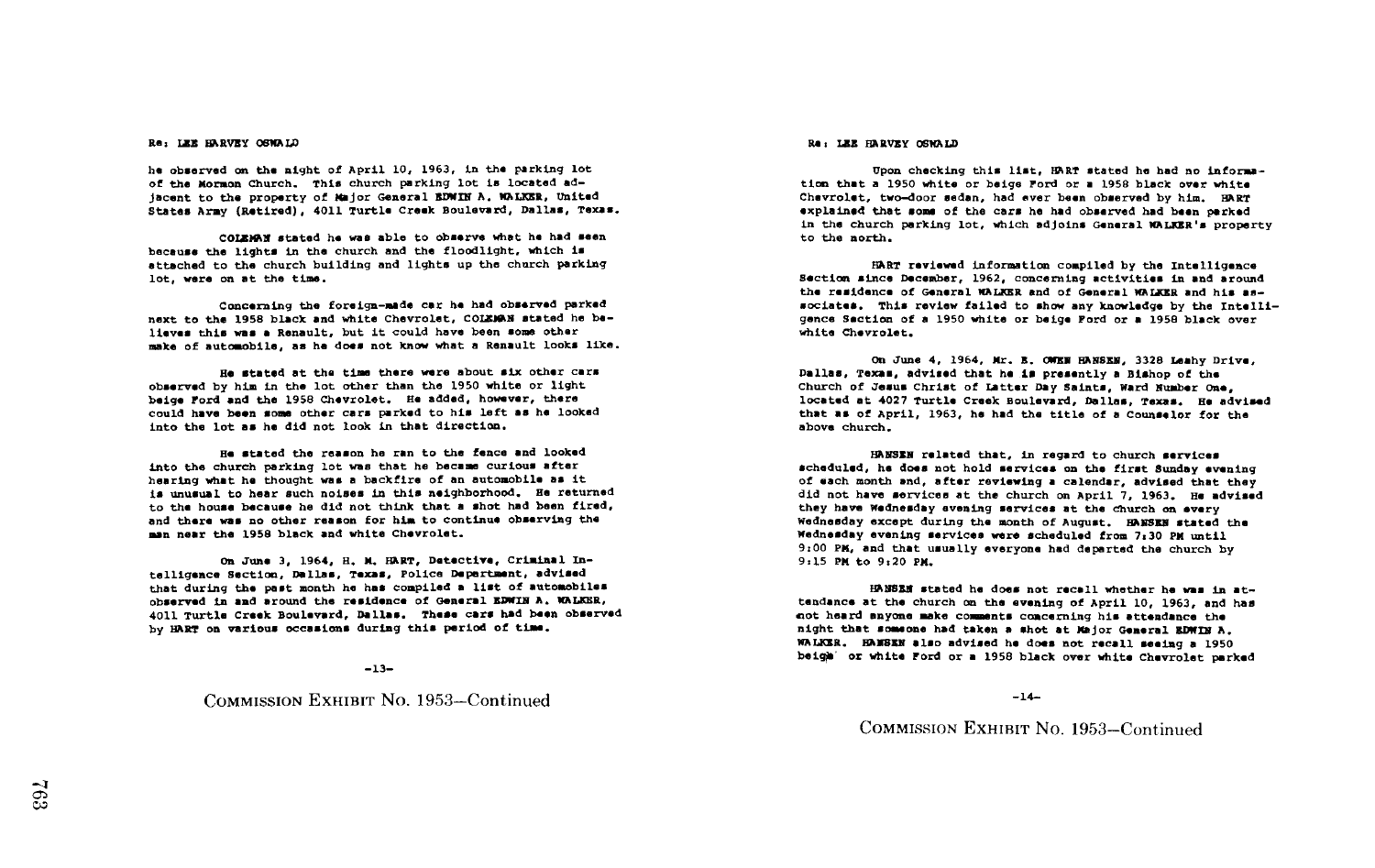#### Res LER HARVEY OSUALD

in the parking lot at the chards, see what he know of any on the church members who own automobiles described as above.

HAMEEN rolated that during the day there are usually cars parked along the fence next to the UNIER insidence which do not belong to church members. He advised they are probably friends of WALKER or other psople residing in the area of the church.

HANSEN related that incofar as attendance at the church on the night of April 10, 1963, Mr. CARL SPITCHERSCH, of 1317 Delaire Street. Richardson. Taxas (telephone number AD 5-1642). would have this information as he is presently in charge of the records of the church. He also advised that Mr. DD EECH, who is a detective with the Dallas, Texas, Police Department, is a part-time custodian at the church and may have been on duby the night of April 10, 1963.

HAČSEN stated that the dress on Widnesday evening for the young people is usually clusified as being casual in that they wear sport shirts and slecks, and that the adults usually wear shirts, ties and suits to the services.

HANSEN estimated that the pushing lot is usually one-half to two-thirds full for the Woundary night services.

on June 4, 1964, SCOPP HENDER, age 15, 3328 Lochy Drive, Dallas, Texas, advised that he is the son of E. Child HEMSEN. and that he is a member of the Church of Jasus Christ of tabbar Dav Saints. located at 4027 Turtle Creek Bouldward, Dallas.

He advised that he was present at the church on the nicht of April 10, 1963, attending a Scort micting and, to the bele le lis recollection, he arrived at approximately 7:15 PH and Left at approximately 9:30 PM. He advised that he the incide the church from the time of the arrival until the time of his departure.

#### $-15-$

COMMISSION EXHIBIT No. 1953–Continued

### RO: LCR RARVEY OSWALD

HANSEN stated that he recalls observing a 1958 black over white Chovrolet parked along the fence next to Major General EDWIN A. WALKER's property on the might of April 10, 1963. He stated that he recalls seeing the same automobile parked along this fence on a previous Wednesday, but has not seen the car in the church lot since April 10, 1963. He stated that he was talking to another Boy Scout by the name of DAVID CASHINS concerning the appearance of the automobile and remarked he thought that it was a "oretty good-looking cam."

HANSEN also advised that he dees not recall observing a 1949 or 1950 white or beigh-colored Ford in the parking lot.

HANSEN stated that a church member by the name of JOB ST. JOHN, who is presently a student at Southern Mathodist University, drives a Karmann Chin and usually parks in the perking lot near the fence dividing the church proparty from that of Major General WALKER. He stited ST. JOHN might possibly recall secing the 1958 Chovrolet parked in that area.

FANSEN stated that Scoutmaster HAROLD RAY CLUTS would have a knowledge of the Boy Scouts prosent for the meeting on the night of April 10, 1963.

On June 4. 1964. EDWIN D. HEATH, JR., 1102 Dearborn Ci. Richardson, Toxas, advised he is a Detective on the Dalla. Toxas, Polico Department, and works as a part-time custodian at the Church of Jesus Christ of Latter Day Saint. located at 4027 Turtle Creek Boulovard, Dallas. HEATH stated he is also a member of this church.

HEATH related he spends approximately fifteen hours each week at the church in taking cars of the property; however, on the night of April 10, 1963, he was working the evening shift at the Police Department and was not present for the Wednesday evening services.

 $-16-$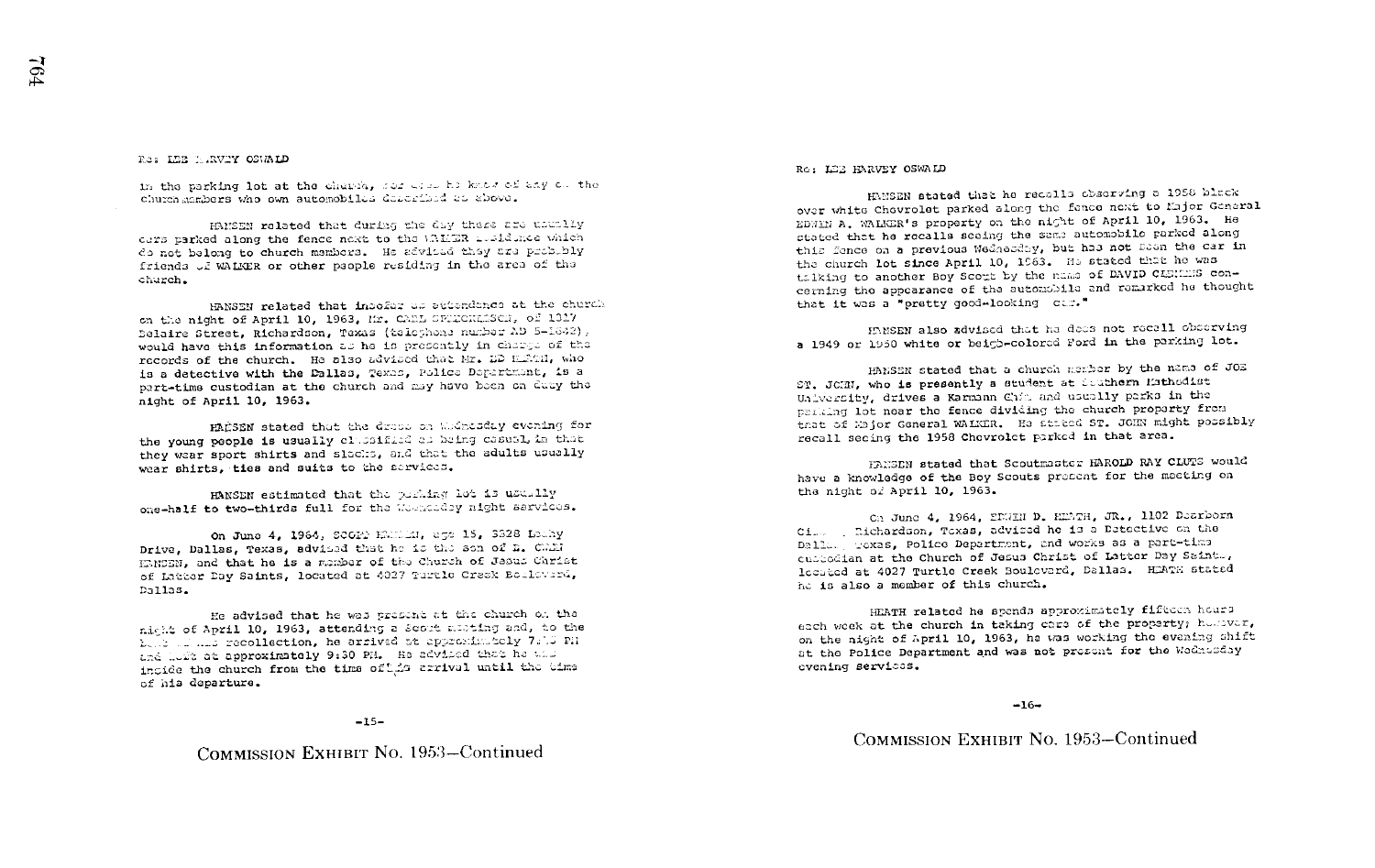# Re: LEE HARVEY OSWALD

He advised that, knowing the Police Department was interested in the shooting, he had made inquiry of various members for any possible information they may have concerning the shooting; however, his efforts met with negative results.

HEATH stated he has never observed a 1958 black over white Chevrolet parked in the parking lot, nor does he know of any member who has owned a 1958 black over white Chevrolet. He also advised he has never observed, nor does he know of any member who has owned, <sup>a</sup> 1949 or 1950 white or beige Ford automobile .

HEATH stated that church member JOE ST. JOHN has a foreign-made car and usually parks near the fence located next to WALZER'S property .

HEATH related that the parking lot is poorly lighted, due to the fact the neighbors had previously complained to the Church concerning the bright lights . HEATH related he believed that enough light would be present on the lot for an individual to obtain a description of a person standing in the lot, as wall as to identify various automobiles. He stated he believes the colors of the automobiles could be distinguished by the light in the church parking lot.

on June 4, 1964, photographs were taken of the parking lot area of the Church of Jesus Christ of Latter Day Saints, 4027 Turtle Crook Boulevarf,-,Dallas, Texas . it is noted this parking lot is located adjacent to and just north of the residence of Major General EDWIN A. WALKER (Retired), at 4011 Turtle Crook Boulevard, Dallas .

Photograph designated am DL-53 (1) is a view of the parking lot looking south toward the entrance to the alley. The alley, just beyond the entrance to the parking lot, runs directly behind the residence of Major General WALKER.

#### -17-

## COMMISSION EXHIBIT No. 1953-Continued

#### Re: LEE HARVEY OSWALD

Dr..;53 (2) and (3) are views of the church parking lot looking east toward the parking lot entrance at Turtle Creek Boulevard. The wooden fence on the right-hand side of the photograph divides the proparty of the church from that of the rosidence of General WALKER.

Those photographs were taken from the same location that WALTER KIRK COLEMAN, of 4338 Newton Street, stated he was standing immacdiately after he hoard the loud noise the night of April 10, 1963.

The above photographs were taken with a Bureau-owned 4x5 Spoed Graphic Camera.

In connection with the copies of Police Dopartmont reports furnishod by Officer B. G. BROWN, Dallas, Texas, Police Department, on May 28, 1964, concerning investigation by that agency of the shoorting at the residence of major General WALKER on April 10, 1963, the following discrepancies as determined throagh this investigation should be noteds

> 1. The report of Officers D. P. TUCKER and B. G. NORVELL States, "Officer B. G. NORVELL found the bullet..." and it "was given to Det. G. B. BROWN, Crime Laboratory Division. On May 28, 1964, Detective DON E. MCELROY advised he found the bullet and turned it over to Officer BRGAM. On the same date, Officer BRaIN stated he obtained the bullet from Officer NORVELL. Officer TUCKER, on June 2, 1964, and formar Officer NORVELL, on June 3, 1964, both stated NORVELL found the bullet and he, in turn, gave it to XcELROY, who said he would take it or give it to the Dallas Police Department Crime Laboratory.

> > \_18-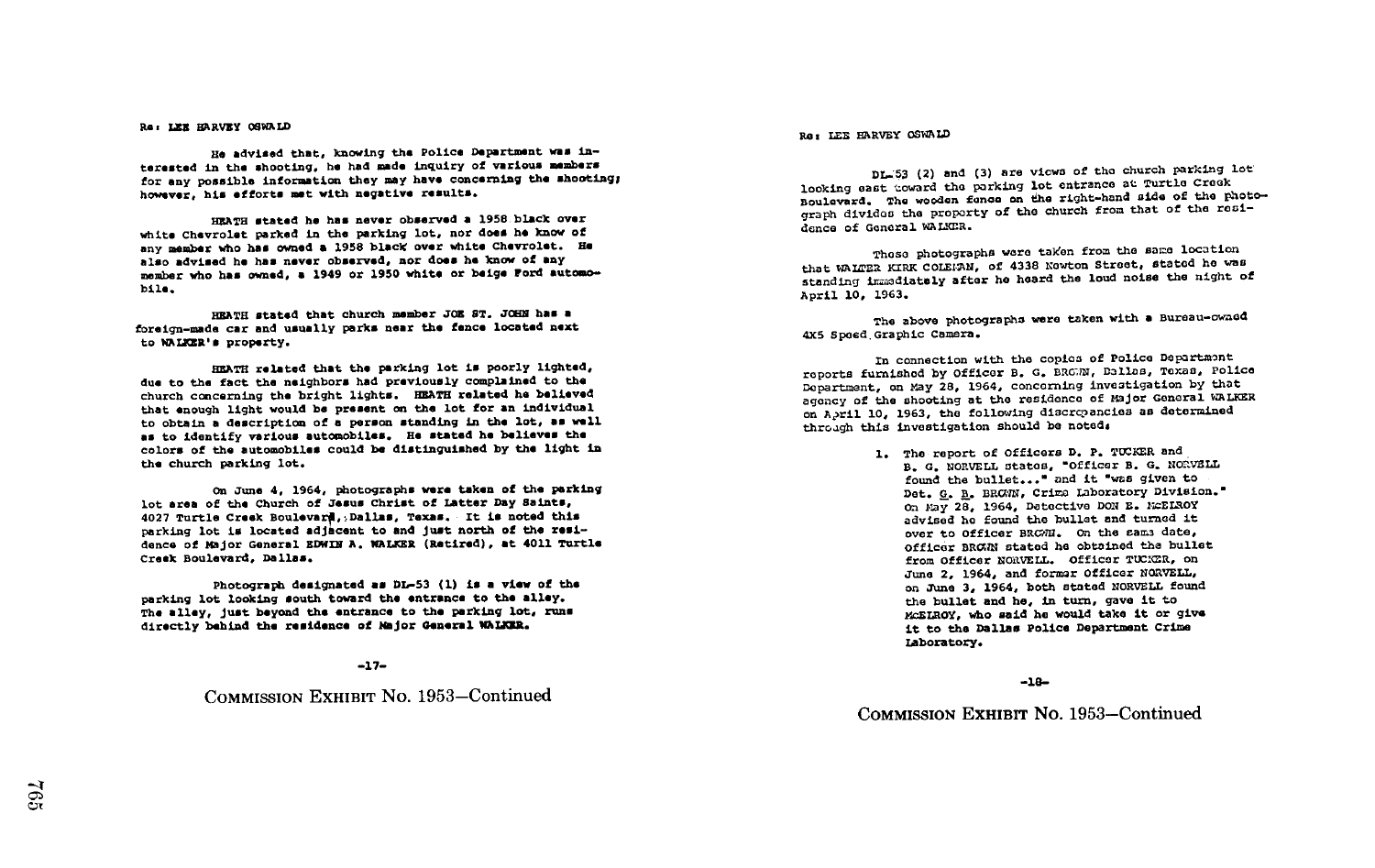#### Re: LEE HARVEY OSWALD

2. The report of Officers TUCKER and NORVELL states, "A witness by ear, Kirk Coleman, w/m/14, 4330 Newton, LA 8 7059, states he was sitting in the back room of his home. and heard what sounded like a shot from a shotgun, and he ran outside and pulled himself up Over the stockade fence in the rear yard, and as he looked onto the church parking lat he saw Some unk/w/m/ speed down the driveway towards Turtle Crkke, In either 49 or 50 Ford, light green. He then noticed what appeared to be a w/m with the door open on a SE Chev., blk with white strips down side, states this person had the seat pushed up and was leaning over as if he was putting something into the floorboards. This person got inside the Chev. and sped away from the lot. (There was a meetting of some sort in the church, and the lot was full of car, but at the time the time the witness looked out there these were the only people on the lot)." On June 3, 1964, WALTER KIRK COLEMAN, 4338 Newton Street, Dallas, Texas, furnished Special Agents of the Federal Bureau of Investigation the following noted discrepancies in connection with the above report: what this mean ing over an if he was putting some content in the state of the state of the state of the state of the state of the state of the state of the state of the state of the state of the state of the state of the s

- (a) COLEMAN was standing at an outside door at the time of the shot, not "sitting in the back room."
- (b) The shot sounded to COLEMAN like a car backfire, not a "shot from a shotgun."
- (c) COLEMAN observed one unknown white male hurrying towards a 1950 white or beige Ford (not light green) and, after getting in behind the steering wheel, this person drove away at a normal rate of speed. He did not "speed down the driveway."

#### $-19-$

COMMISSION EXHIBIT No. 1953-Continued

#### Re: ISE HARVEY COULD

- (d) COIEMAN observed a second unknown white male at a point about twenty-five feet inside the church property, from the alley entrance or exit. When COLEMAN next observed this individual, this parson was at the driver's side of a 1958 black over white Chevrolet, two-door sedan, not a "58 Chev. blk with white stripe down.side."
- (a) COLEMAN stated this second individual was observed by him leaning front of the car into the back seat area of the Chevrolet and COLEMAN could not tell what this man was doing, nor did COIZNAN watch<br>what this man was doing because, at this what this man was doing because, at this<br>point, COLEMAN returned to his residence.
- (f) The TUCKER NORVELL report states COLEMAN advised the lot was "full of care." COLEMAN advised the Special Agents there were about six other cars in addition to the Ford and Chevrolet in the lot at the time.
- (g) The TUCKER NORVELL report reflects interview of "Robert Suwray" (correct<br>spelling SuRREY) concerning two man in a dark 1963 Ford seen by SURREY on Monday, April 8, 1963, in the alley behind waters's residence. The report of Datectives McEIROY and VAN CIERVE, dated April 10, 1963, states SURDRY saw the 1963 Ford and two men, no other description, on April 6, 1963 (Saturday), parked at the rear of WALNER's residence. The report of Officers DELLINGER and ROSE, dated April 11, 1963, contains an interview of SURREY concerning the incident about seeing the 1963 Pord and two man, but does not state when SURRRY saw this car or the man and the report gives the impression it occurred on April 10, 1963 .

 $-20-$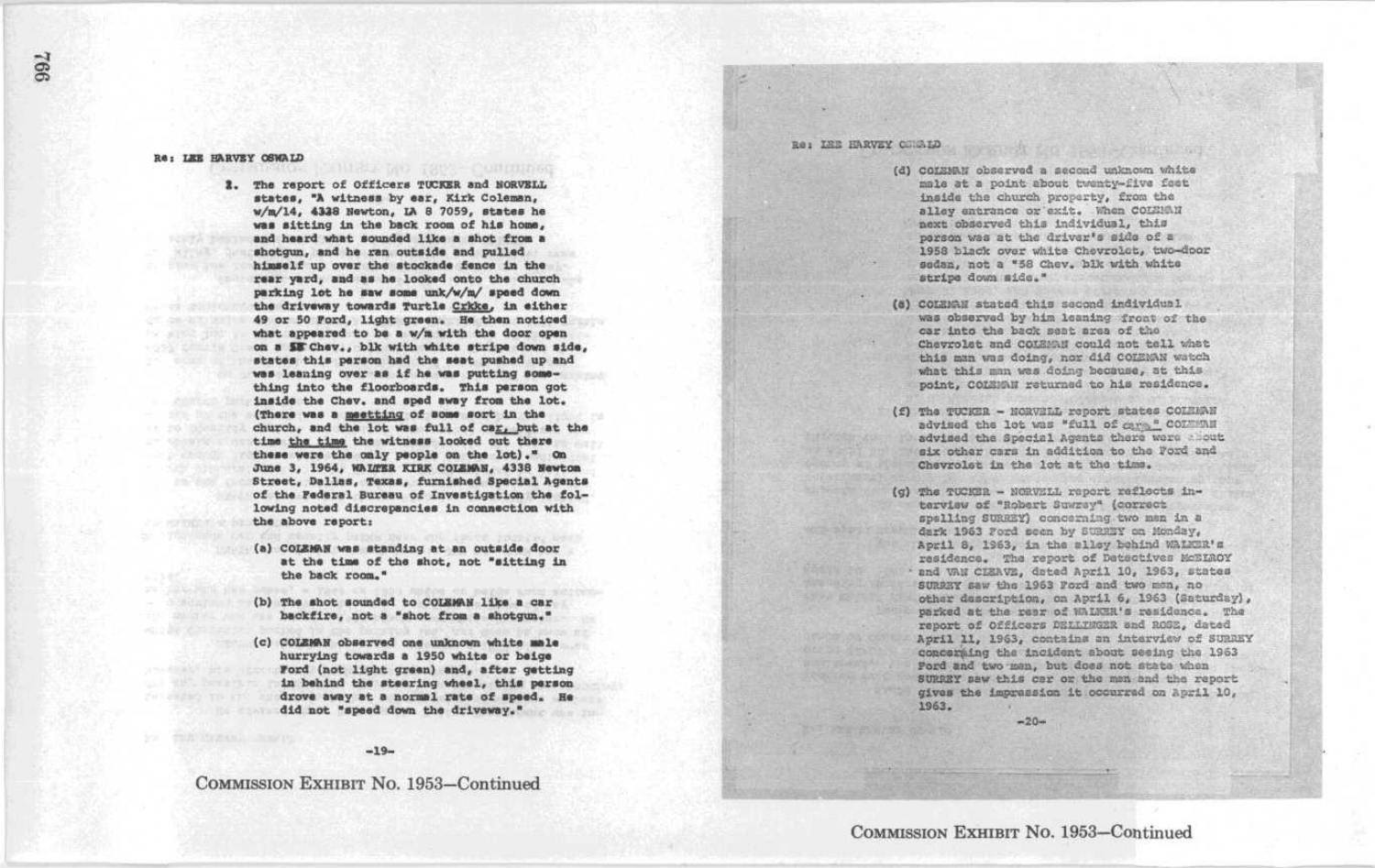14~-LKZ HRRVRY OBWAXP

(h) On June 3, 1964, ROBERT A. SURREY advised Special Agents of the Federal Bureau of brown or maroon Ford parked on Avondale Street near the alley entrance, which alley runs behind WALKZR's residence . SURREY stated this Incident took place on April 8, 1963 (Monday), and he described the individuals an one being a white male in his 30's, 5'10" to 6' tall, 160 pounds, and the second as a white male, in his 30-s, 5-10- to 6- tall, weighing 190 pounds . He stated both men were well-dressed in suits, shirts and ties.

On June 1, 1964, Mrs. ROSS BOUVE, 4001 Turtle Creek Boulevard, Dallas, Texas, Buxinesm manager for the Jackson Clinic, 3929 Fairmount, advised she has resided at the residence of Doctor RUTH JACKSON, 4001 Turtle Crook Boulevard, for about six years . She stated the wing in which she resides in the house overlooks the entire property belonging to Major General EDWIN A. WALKER. 4011 Turtle Creek Boulevard. Mrs. BOUVE advised that Doctor RUTH JACKSON resides in the wing on the opposite side of the house and on the night of April 10, 1963, Doctor JACKSON was not in a position to hour or sea anything which occurred at the WALKER residence . She further advised that Doctor JACKSON does not own <sup>a</sup> dog .

Mrs. BOUVE stated she owns a "border collie" manad "Toby\* which she usually keeps in the fenced beck yard, which area is directly next to the back yard area of the WALKER residence. She advised that "Toby" will bark loud at anyone or anything in the alley area at the roar of their residence, or at anyone or anything on the WALKER property. On April 10, 1963, "Toby' was placed in the laundry room by Kra . MOVE sometime after dark, as "Toby" had been barking loud and long earlier in the evening at the numerous people coming and going from the

 $-21-$ 

# COMMISSION EXHIBIT No. 1953-Continued

#### Re: LEE HARVEY OSWALD

WALMER residence, and at the numarous people ceming and going<br>to church services at the Momes Church located on the other side of the WALKER residence. Mrs. BOUVE stated her other dog, "Two-Bit," is a Yorkshire terrier who usually remains inside the house and who does not bark while in the house.

Prior to the shooting incident on April 10, 1963, at the WALKER residence, Mrs. BOUVM stated she heard "Toby" growling and barking in the laundry room, but she took no notice of this because this was his usual behavior and espacially on Wednesday nights when church services are hold at the Mormon Church. Sho, therefore, did not make any check to ascertain why the dog was barking. Upon hearing what she thought was a backfire, Mrs. BOUVE stated she thought nothirg of it. She explained tharo is heavy traffic on Turtle Creek Boulovard and numerous cars also drive through the alley at the rear of the house en route to the Mormon Church. Her first impression was that the noise was a backfire and she, therefore, did nothing about it. She stated she did not look out her window at the WALEER residence until much later when she heard police cars arrive.

She advised that, immsdiately after hearing what she thought was a backfire, she could not recall having heard anyone run from the area or any car driving away. She further stated that on the Sunday previous to the shooting, April 7, 1963, she noticed nothing v saual in or about the WALER residence, other than there had been a large crowd at the Mormon Church on Sunday night .

She advised her dog "Toby" became very sick on April 11 and 12, 1963. She stated she was of the opinion someone had given him somst~--g to quiet him or drug him or poison him, bccause he did become sick and vomited extensively on April 11 and 12, 1963. She did mot take him to a veterinarien. She - ated she based her belief that the dog had been given something because of the shooting incident and the dog's habit of barking at anyone or anything in the alley area. She stated she had no other basis for this belief or any proof whatsoever, and this was only opinion on her pzrt .

-22-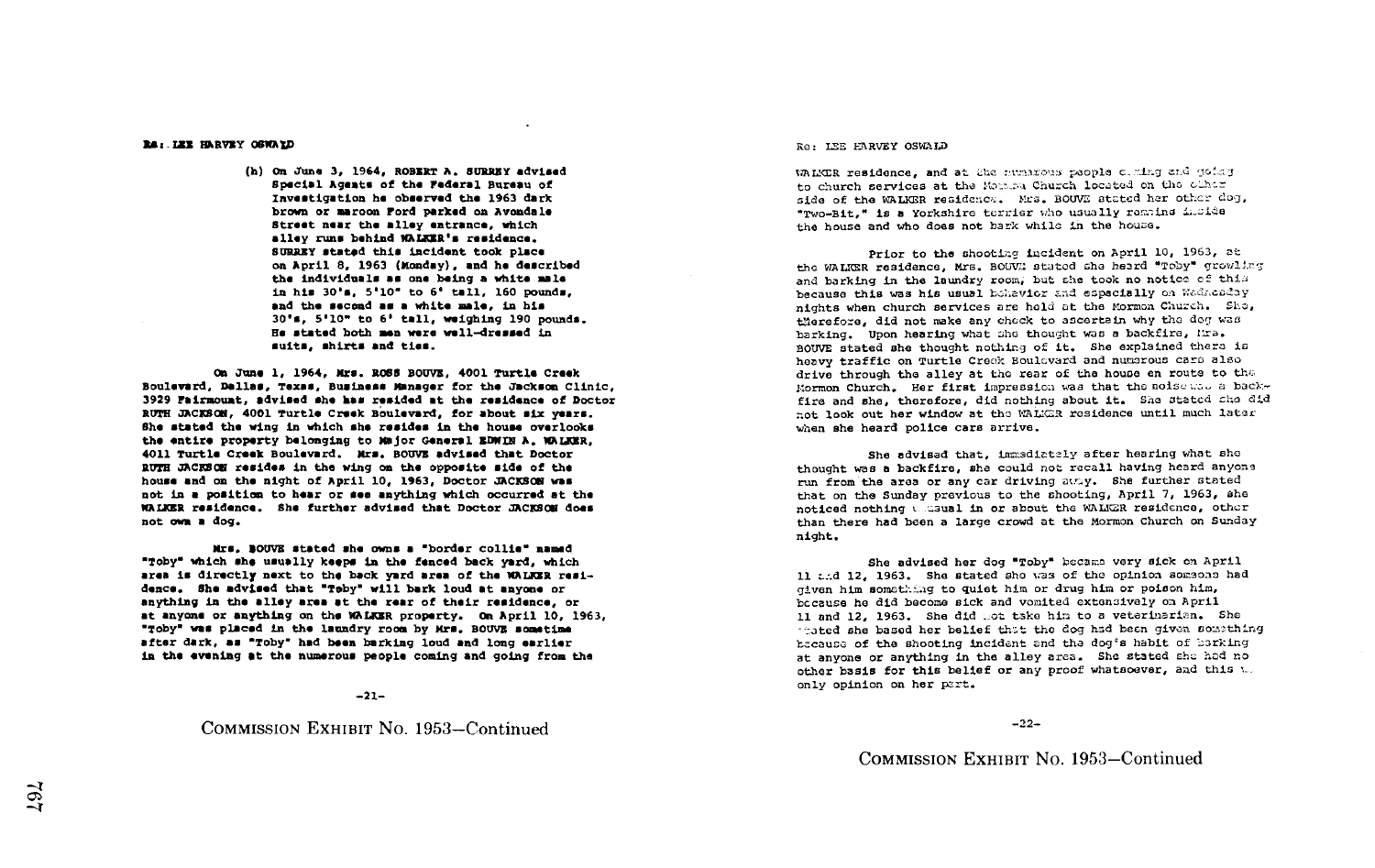#### Ro: LEE HARVEY OSWALD

Mrs. BOUVE was slower a ghotograph of Like TT RWINT CO ALD and advised she had never seen anyone recombling Commit at or near the WALKER residence at any time.

On June 1, 1964, by personal observation, Spacial Agents of the Pederal Bureau of Investigation determined that the railroad tracks located nearest to the residence of Major Ceneral HOWING A. WALKER. United States Army (Rotired). 4011 Turble Crook Boulevard, Dallas, Texas, are those of the Missouri, Kances, and Texas (MCP) Railroad. These tracks are approximately 0.3 of a mile southeast from WALWER's residence and are almost perallel to Turtlo Creek Boulevard in this area.

It was also determined, through personal observation, that directly across the street (Turtle Creek Boulevard) from WALKER's residence there is a park area, which extends approximately 0.6 of a mile to the northeast from WAIGR's rasidence and approximately 1.8 miles to the southwest from WALKER's residence. This park area parallels Turtle Creek Boulevard and the MET railroad tracks and, in most places, adjoins the property of the railroad. This park and the railroad property, in numerous places, is comprised of heavily wooded areas and thick underbruch, affording innumerable places where an object the size of a rifle could be easily hidden, buried, or otherwise secreted. It was also personally observed that along the railroad right-of-way there are many paths and trails leading from the park area through the woods and underbrush up to the railroad tracks.

Ho "open fields" were observed adjoining the railroad tracks in this area.

By walking directly to the east or southeast from the rear of the WALER residence, a person has immediate access the the wooded brushy area and the railroad tracks.

It should be noted that Photograph No. 5 of I'en No. 6 has been previously identified by personal observation by Speckel Acants of the Federal Bureau of Investigation as a scene depicting

 $-23-$ 

COMMISSION EXHIBIT No. 1953-Continued

RG: LEE HARVEY OSWALD

a section of the MKT railroad trackslocated approximately 0.7 of a mile southeast of WALKER's residence and near the Dallas Theatre Center.

\_Cn June 4, 1964, personal observation of the Missouri, Kenses and Texas (MRT) railroad tracks in the area of Najor Concral EDWIN A. WALKER's residence, 4011 Turtle Creak Boulevard, Dallas, Texas, by Special Agents of the Federal Bureau of Investigation determined that Photograph No. 1 in Item No. 70, depicting a view of the railroad tracks, was taken approximately 109 yards northeast of the MKT railroad overpass at Blackburn Street. At the point where the photograph was taken, it was noted that there is a footpath leading down the railroad embankment to Turtle Creek Drive. At the point where the photograph wis taken, the railroad tracks are approximately twenty-five to thirty feet above street level, and it is approximately ninety feet from the tracks to the curb 1 cof Turtle Creek Drive. The area from the railroad tracks to the curb line is a heavilywooded area with two or three large piles of brush, which have evidently been stacked in this area for a considerable length of time. Near the path and located between Turtle Croek Drive and the railroad embankment, it was noted that a drainage sewer, approximately six feet tall and four or five feet wide, ran underneath the railroad and Turtle Creek Boulevard.

It was personally observed by Special Agents of the Federal Bureau of Investigation that from the point where the path enters Turtle Creek Drive to the rear of Major Concrul shirm A. WALKER's residence, via the most direct traffic routs, it is .45 mile. The route traveled to record the mileage was via Turtle Creek Drive to the intersection of Stonebridge Drive and northeast on Turtle Creek Boulevard to Irving Street, west on Irving Street to the alley, and then northeast in the alley to the rear of Major General EDWIN A. WALKSR's residence.

It was also noted that Photograph No. 1 in Item No. 70 was taken approximately .25 mile north by northeast of the point there Photograph No. 5 of Item No. 6 was taken. Both photographs depict a view of the MWT railroad tracks.

 $-24-$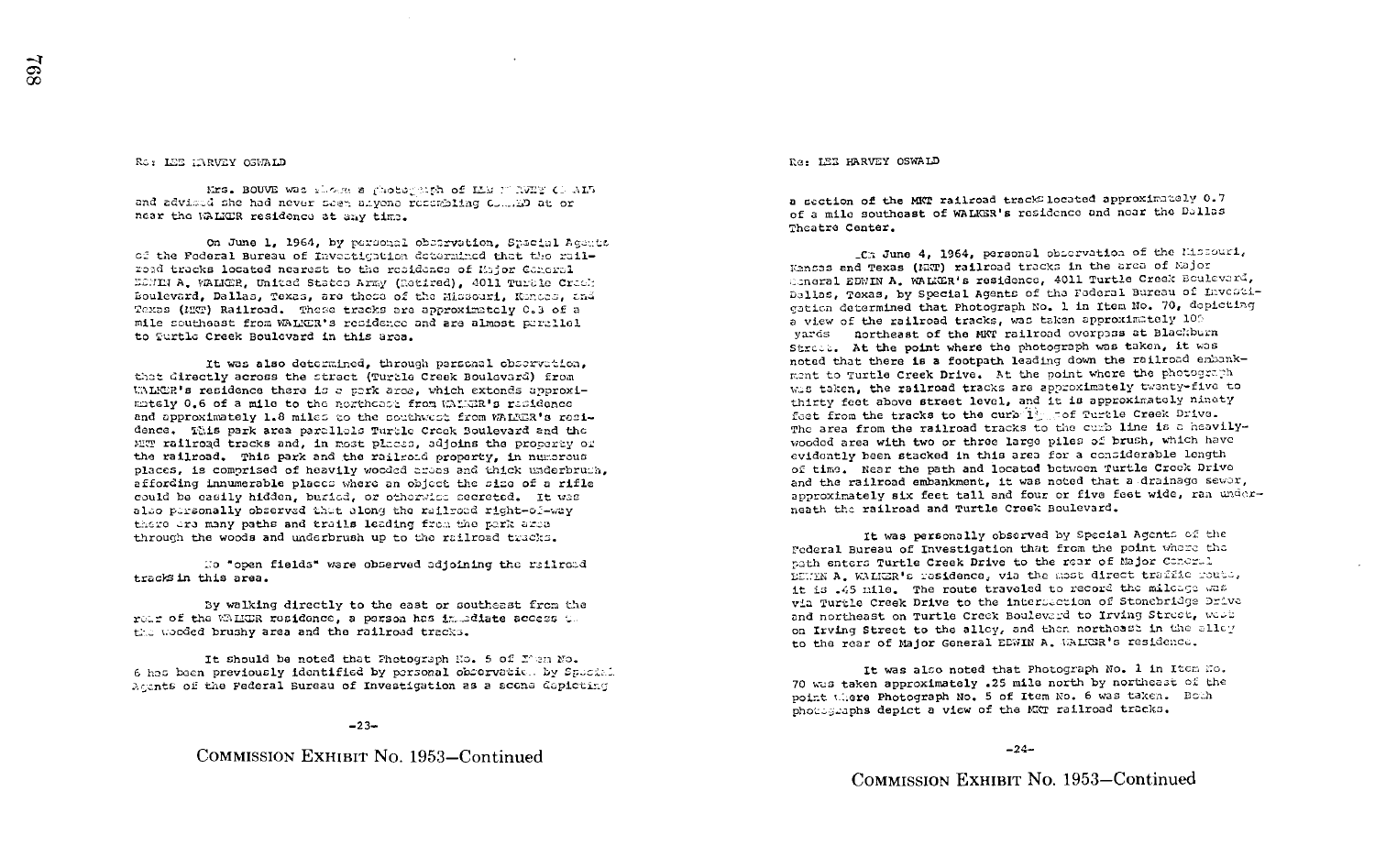#### Re: LEE BARVEY OSWALD

#### Re: ILE HARVEY OSWAID

| Personal observation of the MKT railroad tracks at<br>the point where Photograph No. 1 of Item No. 70 was taken by                                                                                                                                                                                                        | PHOTO DESIGNATION | <b>DESCRIPTION</b>                                                                                                                                                                                |
|---------------------------------------------------------------------------------------------------------------------------------------------------------------------------------------------------------------------------------------------------------------------------------------------------------------------------|-------------------|---------------------------------------------------------------------------------------------------------------------------------------------------------------------------------------------------|
| Special Agents of the Federal Bureau of Investigation revealed<br>the following identical reference points as depicted in the<br>photograph:                                                                                                                                                                              | DL 52(1)          | Photograph taken looking northeast<br>with Missouri, Kansas, and Texas (MKT)<br>railroad tracks running from the bottom                                                                           |
| The tenth railroad tie from the bottom of the picture<br>is extended approximately four or five inches out of line with<br>the rest of the ties. It was noted the extended railroad tie<br>is three ties above a connection on the right-hand railroad track.                                                             |                   | of the photograph through the right<br>center to the upper-right center of<br>the photograph and Turtle Creek Boule-<br>vard to the left of these railroad<br>tracks running from the bottom left |
| The metal utility tower, as depicted in the center of<br>the photograph, was observed in the same location in reference to<br>the extended railroad tis.                                                                                                                                                                  |                   | of the photograph up through the<br>left-hand side of the photograph.<br>This street is a six-lane road.<br>North Central Expressway is depicted<br>in the upper-right corner of the              |
| The railroad signal device located to the right of the<br>tracks and at a point where it appears to disappear at the top                                                                                                                                                                                                  |                   | photograph.                                                                                                                                                                                       |
| of photograph was observed in the same location.                                                                                                                                                                                                                                                                          | DL 52(2)          | Photograph looking southeast with the<br>downtown area of Dallas in the upper-                                                                                                                    |
| To the right of the railroad signal device a telephone<br>post can be observed leaning at a 45-degree angle and used as a<br>brace against another telephone post. In the photograph, it is<br>the fourth telephone post from the right-hand edge of the picture.                                                         |                   | right center of the photograph. North<br>Central Expressway running from the<br>left-hand side of the photograph<br>through the upper center of the photo-                                        |
| On the left side of the photograph, a portion of a house<br>can be observed. From personal observation of the area, it is<br>believed this house is the rear of the duplex at 3338-40 Blackburn                                                                                                                           |                   | graph toward the downtown area, and<br>Preston Road in the bottom center of<br>the photograph.                                                                                                    |
| Street.                                                                                                                                                                                                                                                                                                                   | DL 52(3)          | Photograph looking northeast depicting<br>North Central Expressway in the lower                                                                                                                   |
| On June 3, 1964, aerial photographs of the area in and<br>around the residence of Major General EDWIN A. WALKER, United<br>States Army (Retired), 4011 Turtle Creek Boulevard, were taken<br>by Special Agents of the Federal Bureau of Investigation from a<br>Bell Aircraft Company helicopter piloted by WAYNE SPILER. |                   | front of the photograph, Fitzhugh<br>Street in the lower right of the photo-<br>graph, and Love Field in the upper-<br>right corner of the photograph.                                            |
| These photographs bearing the below-listed identification<br>designations are described as follows:                                                                                                                                                                                                                       | DL 52(4)          | Photograph looking southeast depicts<br>the residence of Major General EDWIN<br>A. WALKER in the lower center of the<br>photograph, Turtle Creek Boulevard                                        |
| $-25-$                                                                                                                                                                                                                                                                                                                    |                   | running from the lower left-hand cameer                                                                                                                                                           |
| COMMISSION EXHIBIT No. 1953-Continued                                                                                                                                                                                                                                                                                     |                   | $-26-$                                                                                                                                                                                            |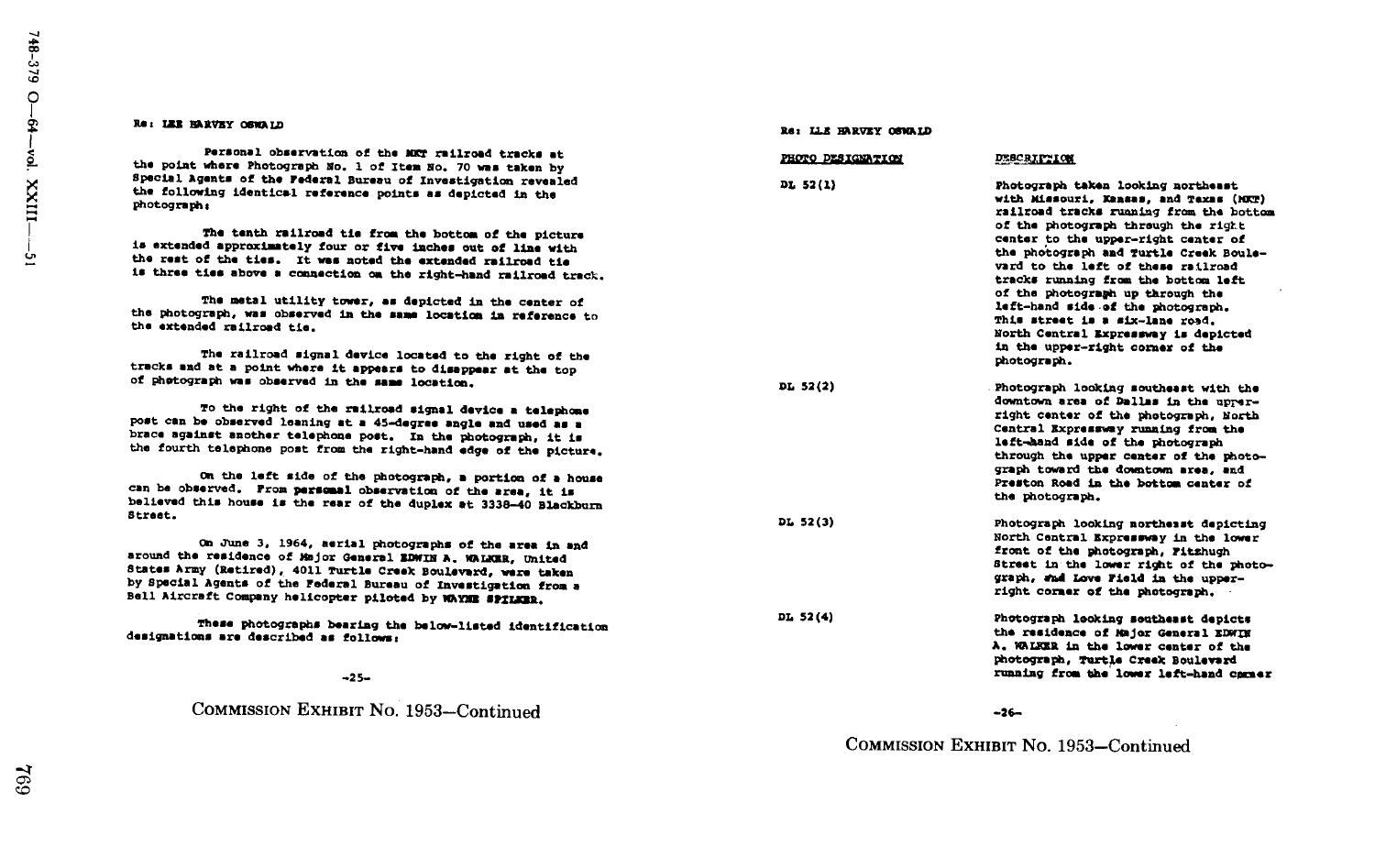#### Re: LEE HARVEY OSWALD

Dallas, Texna:

| PHOTO DESIGNATION | <b>DESCRIPTION</b>                                                                                                                                                                                                                                                                                                                                | <b>BUS RUM</b>   | <b>BUS RUN</b>            |                                                                                                                                                                                                                                                                                                                                                                                                                      |
|-------------------|---------------------------------------------------------------------------------------------------------------------------------------------------------------------------------------------------------------------------------------------------------------------------------------------------------------------------------------------------|------------------|---------------------------|----------------------------------------------------------------------------------------------------------------------------------------------------------------------------------------------------------------------------------------------------------------------------------------------------------------------------------------------------------------------------------------------------------------------|
| DL 52(4) (cont'd) | diagonally toward the upper-right center                                                                                                                                                                                                                                                                                                          | <b>NUMBER</b>    | <b>DESIGNATION</b>        | <b>ROUTE</b>                                                                                                                                                                                                                                                                                                                                                                                                         |
|                   | of the photograph, and North Central<br>Expressway at the upper portion of the<br>photograph running from left to right.                                                                                                                                                                                                                          | 52               | Singleton                 | Via Lemmon Avenue to Central Expressway,<br>south to Pecific Street, west to Lamar<br>Street, north to MCKinney Avenue, then                                                                                                                                                                                                                                                                                         |
| DL 52(5)          | Photograph looking southwest with the<br>MKT railroad tracks running from the<br>lower left-hand corner of the photo-                                                                                                                                                                                                                             |                  |                           | west out Singletom Boulevard to the area<br>of town known as "West Dellas"                                                                                                                                                                                                                                                                                                                                           |
|                   | graph through the left center of the<br>photograph. The downtown area of<br>Dallas is in the upper left-hand corner<br>of the photograph.                                                                                                                                                                                                         | 36               | Preston Hollow<br>Express | Via Oaklawa Avenue to Blackburn, east<br>to Central Expressway, south to Elm<br>Street, west to Lamar Street, north to<br>Ross Avenue, then return via Central<br>Expressway and the above route (in                                                                                                                                                                                                                 |
| DL 52(6)          | Photograph looking southwest, the<br>residence of Major General EDWIN A.<br>WALKER in the lower center of the                                                                                                                                                                                                                                     |                  |                           | reverse) to the area of Dallas known<br>as "Prestom Hollow"                                                                                                                                                                                                                                                                                                                                                          |
|                   | photograph, Osklawn Avenue running<br>from the right center of the photo-<br>graph through the middle of the photo-<br>graph and then turning toward the<br>upper left-hand corner of the photo-<br>graph. Turtle Creek Boulevard is<br>shown from the lower-left center of<br>the photograph across the photograph<br>to the lower-right corner. | $\ddot{\bullet}$ | <b>Bishop</b>             | From the SMU Campus south on Hillcrest<br>and Abbott Streets to Knox Street, east<br>to Cole Street, south to Blackburn,<br>then east to Central Expressway, south<br>to Elm Street, west to Houston Street,<br>then via Houston Street viaduct to<br>Marsalis Avenue, south to Colorado<br>Street, west to Bishop Street, south<br>to Davis Street, then west to Llewellyn<br>Street, from where it returns via the |
|                   | On June 3, 1964, Mr. V. C. SNIDER, Schedule Engineer,<br>Schedule Department, Dallas Transit Company, Dallas, Texas,<br>furnished the following information concerning buses available                                                                                                                                                            |                  |                           | the same route to the SMU Campus. This<br>bus crosses Neely Street in the 400<br>block west                                                                                                                                                                                                                                                                                                                          |
|                   | to passengers inbound towards the downtown area of Dallas, Texas,                                                                                                                                                                                                                                                                                 | 54               | Beverly Hills             | Dennete from them wintd matter contr                                                                                                                                                                                                                                                                                                                                                                                 |

 $\lambda$ 

34 Beverly Hills Departs from &6va Field, Dallas, south on Cedar Springs Avenue to Bowen, then<br>west via McKinney to St. Paul Street,<br>than south to Mult Street, then south to Main Street, then west Via Main Street, West Commerce Street and the Fort Worth Cutoff to Plymowth<br>Street, then south to Colorado, then west via Westmount and Davis Street to west via Westmount and Davis Street to<br>Gilpin Street, from where it returns via the some route to Love Field

-28-

-27-

from the general area in and around 4011 Turtle Crook Boulevard,

COMMISSION EXHIBIT No. 1953-Continued

#### Re: LEE HARVEY OSWALD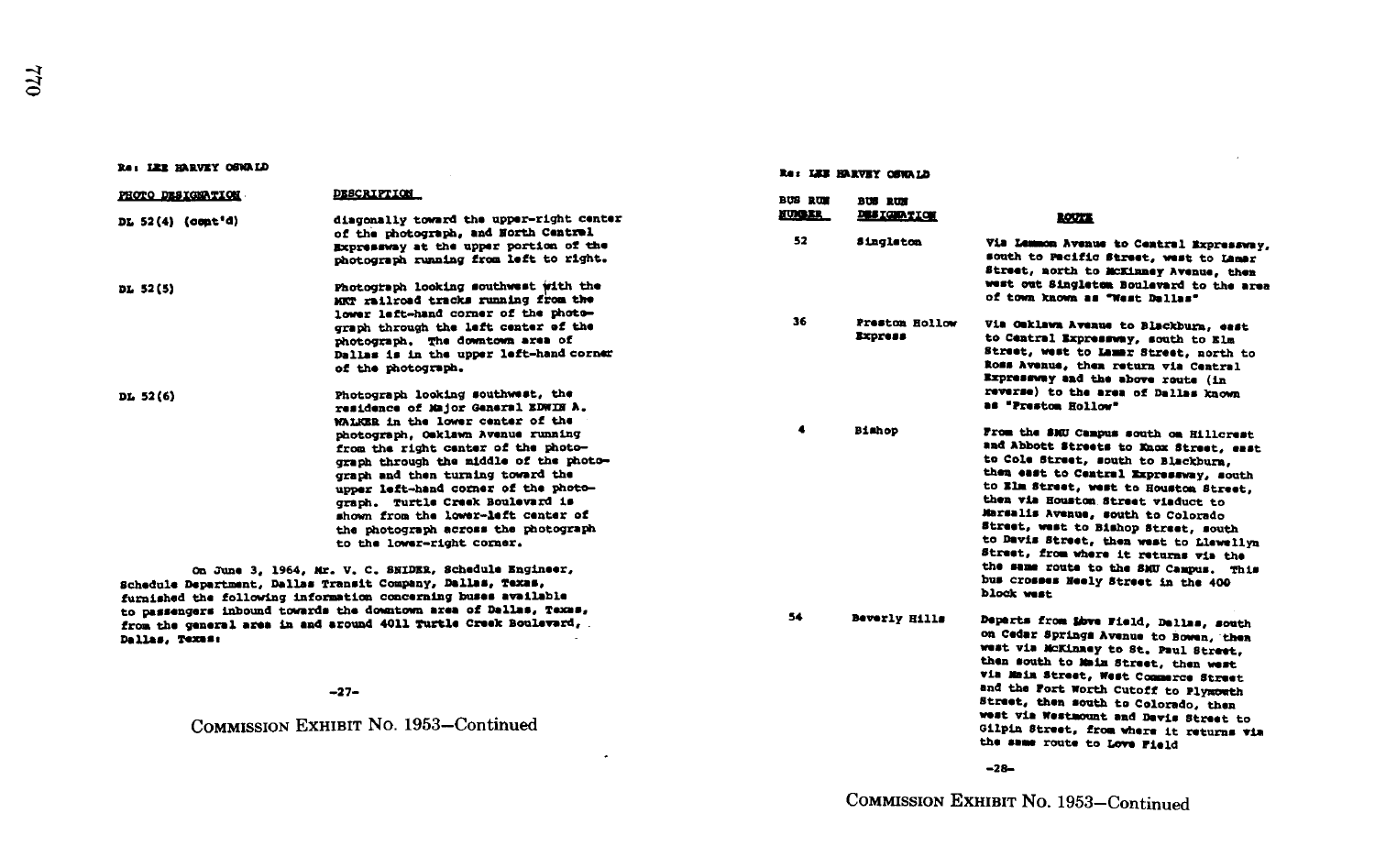Ra: IZE EARVEY OSWALD

| BUG RUE<br>MOTTR. | <b>BUS RUN</b><br>DESIGNATION | POTTOT                                                                                                                                                                                                                                                                                                                                                   |
|-------------------|-------------------------------|----------------------------------------------------------------------------------------------------------------------------------------------------------------------------------------------------------------------------------------------------------------------------------------------------------------------------------------------------------|
| 37                | Urbandale                     | Starts at Lovers Lana and Donton Road,<br>then via Thurston and Maple Street<br>south to Ocklown, then to Fairmou t,<br>south to McKinney, west to Lamar, then<br>east via Main Street to an area in East<br>Dallas known as "Urbandale"                                                                                                                 |
| 232               | Ervay                         | Starts at the Greenway Park area on<br>Loma Alma Street and proceeds to the<br>downtown area via Loma Alta, Fairway,<br>Gilbert, Oiklawn, Maple and Cudar<br>Springs to Akard Streets, then to Drvey<br>and south through the downtown area vis<br>Ervay to an area of Dallas known as<br>"South Dallas"                                                 |
| 38                | Lisbon                        | Starts at Lovers Lane and Harry Hires<br>Boulevard and proceeds southeast on<br>Harry Hines Boulevard to Akard Street,<br>then south to Corinth Street, where it<br>crosses into the Cak Cliff area of<br>Dallas to Illinois Avenue, when via<br>Illinois, Kiest and Sunnyvale Streets<br>to Overton Street, from where it returns<br>via the same route |
|                   |                               | Mr. SNIDER advised that it would be impossible to state<br>when a particular bus would pass through a general area without                                                                                                                                                                                                                               |

when a particular bus would pass through a general area without linewise the stop . If such ware lmost it could be determined within five or ten minutes when a particular bus would be at that particular bus stop.

Mr. SNIDZR further stated that any passenger, after paying his fare on any bus, can obtain a transfer couper which entitles him to board any other bus in the downtown area. He

-29-

# COMMISSION EXHIBIT No. 1953-Continued

#### Re: LEE HARVEY OSWALD

 $\bullet$ 

stated this person could board the second bus at any one of a number of transfer points in the downtown area .

It should be noted that the scene depicted in Photograph No. 5, Item No. 6, has been identified through previous Investigation an May 18, 1964, am reported an pages <sup>258</sup> and 259, of the report of Special Agent ROSZRT P. GZMRLING, dated May 28, 1964, at Dallas. In this photograph, there is depicted a railroad curving to the left with a metal utility pole on the left and a building to the left center of the photograph .

It should be noted that the scene depicted in Photograph No. 2. Item No. 7, has been identified through previous investigation on May 20, 1964, as reported an pages 260, <sup>261</sup> and 262, of the report of Special Agent ROBERT P. GEMBERLING, dated May 28, 1964, at Dallas. In this photograph, there is depicted an alley In the center, a two-story house on the right, a multi-story building under construction in the background, and some trees and a wooden fence on the left.

it should be noted that information concerning buses available to anyone in the downtown area of Dallas who damires transportation to the Oak Cliff area of Dallas was previously obtained on March 10, 1964, and reported on pages 176 - 183, of the report of Special Agent ROBERT P. GEMBERLING, dated April 15, 1964, at Dallas. On any bus traveling to the downtown area ~f Dallas from the general area near the residence of major General ZDKXN A . VALKXR, United States Army (Retired), 4011 Turtle Crook Boulevard, Dallas, a passenger, after paying his ftre, can obtain a transfer coupon, which entitles him to board any bus destined<br>for the Oak Cliff area at any of the many transfer points in the downtown area. This would be necessary only if the original bus was not destined for a desired destination point in the Oak Cliff area .

Am of April 10, 1963, LRZ HARVEY OSMRLD and his wife, MARTHA, were residing at 214 West Neely Street, which in located in the Oak Cliff area and which is near the bus route

-30-